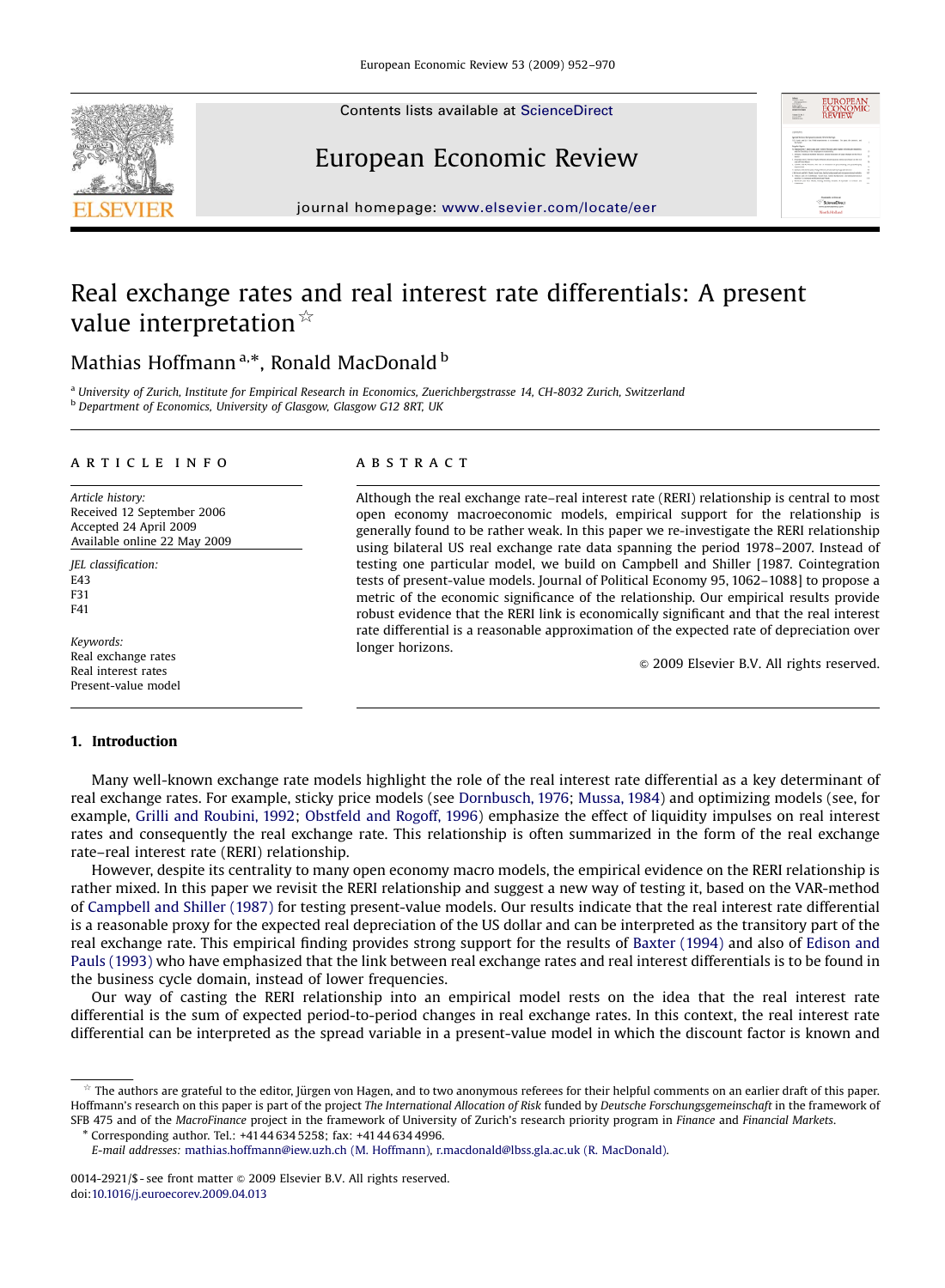equal to one.1 This allows us to take the projection for the change in the real exchange rate from a bivariate VAR, consisting of the change in the real exchange rate and the real interest differential, and to correlate this projection with the real interest differential. We argue that this kind of test is much closer in spirit to the RERI relationship than many extant tests and it produces measures of long-run expected changes in the exchange rate which are highly correlated with real interest rate differentials.

In our analysis we study bilateral real exchange rates for the US vis-à-vis the other G7 countries: Canada, France, Germany, Italy, Japan and the UK. The sample period is 1978 quarter 2 to 2007 quarter 3. In common with most other applications of the VAR-based present value approach, we find that the cross-equation restrictions of the present-value model are statistically rejected. However, we note that this can be attributed to the time variability of the discount factor, rather than to a rejection of the RERI per se. Indeed, we suggest interpreting the RERI more broadly as a significant and positive relationship between expected real exchange rate changes and the real interest rate differential. We first present graphical evidence which indicates that this broader version of the RERI is strongly supported by the data and economically significant. A key aspect of our broader interpretation is that it does not amount to a test of a particular model but that it provides a taxonomy of the economic significance of the RERI by asking what fraction of the variability in interest rate differentials is explained by changes in the rate of expected depreciation. This fraction is high and significant for all pairs of exchange rates we consider. Our method can be thought of as a formalization of the approach advocated by [Campbell](#page--1-0) [\(1986\)](#page--1-0) who argued in the context of the permanent income hypothesis that '[...]models which are strongly rejected statistically may be good approximations of the behavior of economic variables' (p. 29).

We further illustrate the empirical relevance of the RERI by investigating how various structural shocks affect the relationship. While doing so sheds light on the RERI as a conditional relationship, we also view this as a way to collect a set of stylized facts on the dynamic interaction between real interest rates and real exchange rates that may also be of more general interest: under the null of the RERI, shocks to the real interest rate differential should only have a transitory impact on the real exchange rate, whereas shocks that do not affect the real interest rate differential should be associated with the permanent component. We find that these hypothesized relationships are in fact in the data. Furthermore, we also find that a positive interest rate shock leads to a temporary decline (appreciation) in the real exchange rate that is then gradually offset as relative prices and nominal interest rates adjust. This, again, is very much in line with theoretical predictions. We examine the robustness of this conclusion using an adaptation of the method suggested by [King and Watson \(1997\)](#page--1-0), which involves examining the robustness of the response of the two variables to the choice of identification scheme. Interestingly, it turns out that our structural conclusions are independent of the particular approach to identification that we choose: the same pattern arises based on long-run identification schemes in the spirit of [Blanchard and Quah \(1989\)](#page--1-0), more conventional short-run Choleski decompositions and, in fact, based on most other possible identifications.

The outline of the remainder of this paper is as follows. In the next section we consider the RERI relationship in some detail and discuss how the VAR-based method of [Campbell and Shiller \(1987\)](#page--1-0) can be adapted to explore the RERI link. We then go on to outline how the relationship can be identified using the projections from a simple VAR model. In Section 3 we present our empirical results, while in Section 4 we examine the impact of structural shocks on the long-run relationship between real exchange rates and the real interest differential. Section 5 provides a further discussion of our results and concludes.

#### 2. The RERI as a present value relationship

The standard derivation of the RERI (see, for example, [Meese and Rogoff, 1988](#page--1-0)) has as its starting point the familiar risk adjusted uncovered interest parity condition:

$$
\mathbf{E}_t(s_{t+1} - s_t) = (i_t - i_t^*) + \sigma_t,\tag{1}
$$

where  $s_t$  is the log of the spot exchange rate (home currency price of a unit of foreign exchange),  $i_t$  is the one period domestic interest rate,  $E_t$  is the conditional expectations operator, an asterisk denotes a foreign magnitude and  $\sigma_t$  is a stationary (time-varying) risk premium. The latter term is often alternatively referred to as an excess return and we shall consider it in more detail below. Assuming rational expectations, Eq. (1) may be rewritten as

$$
s_{t+1} - s_t = (i_t - i_t^*) + \sigma_t + \varepsilon_t, \tag{2}
$$

where is  $\varepsilon_t$  is an iid random error.

The nominal exchange rate is usually thought of as an  $I(1)$  process and it therefore follows that the left-hand side variable in (2),  $s_{t+1} - s_t$ , must be I(0). Since  $\sigma_t + \varepsilon_t$  is stationary, by assumption, it follows that the interest differential,  $i_t$  –  $i_t^*$ , must also be stationary—the domestic interest rate must be cointegrated with the foreign interest rate. The balanced nature of this expression, in terms of the orders of integration, is a standard feature of arbitrage conditions and is the starting point of the cointegration testing methods first proposed by [Campbell and Shiller \(1987\)](#page--1-0) for present-value models. It turns out that translating (2) into the equivalent real interest parity condition produces a similar balance in terms of the integratedness of the right- and left-hand side variables. For example, by subtracting the expected inflation differential,  ${\bf E}_t(p_{t+1}-p_t)-{\bf E}_t(p_{t+1}^*-p_t^*)$ , from both sides of (2), where  $p_t$  denotes the log of the domestic price level, and assuming

<sup>&</sup>lt;sup>1</sup> See [Engel and West \(2004\)](#page--1-0) for a discussion of the implications of a unitary discount rate in a present value variant of the monetary exchange rate model.